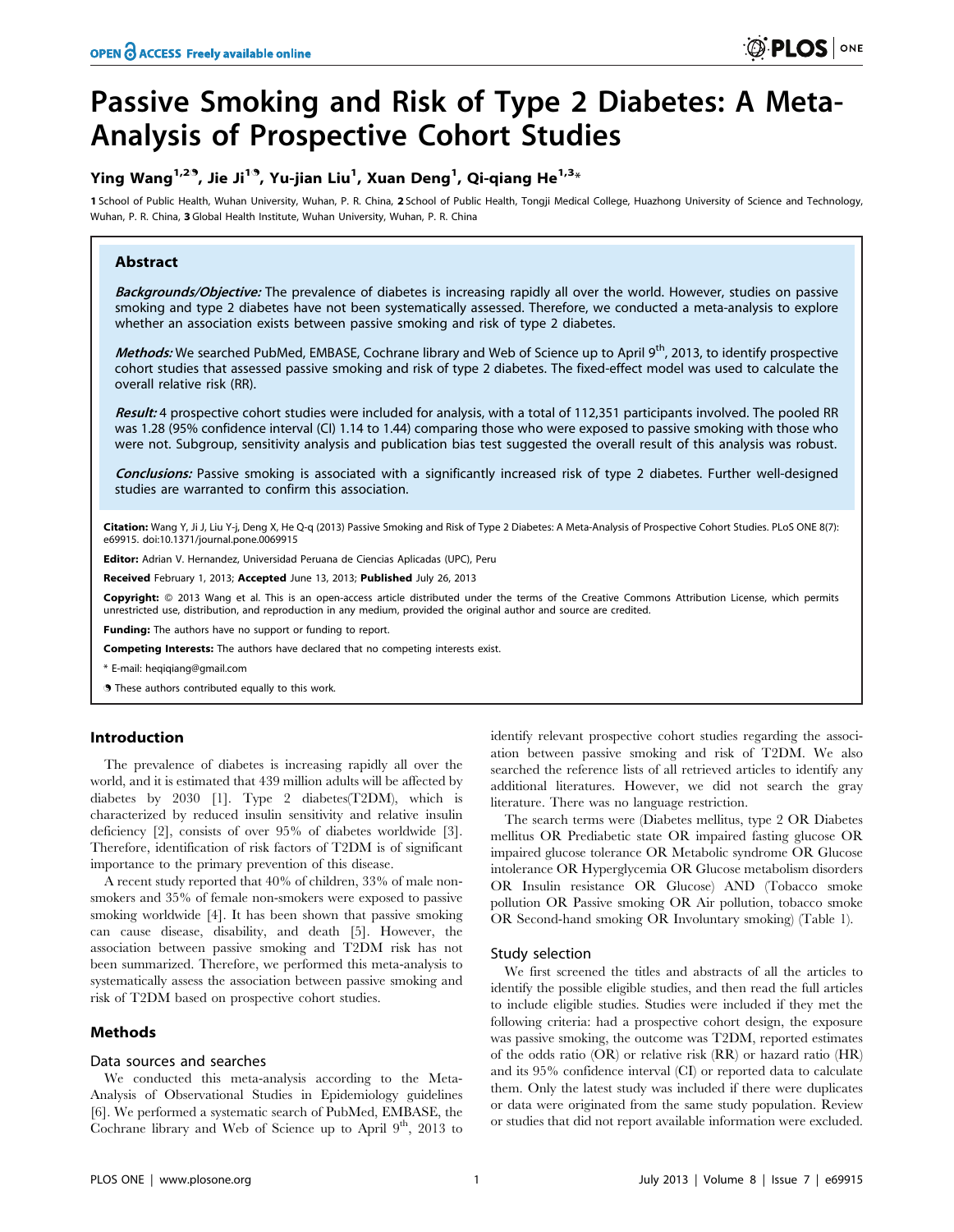**Table 1.** Search strategy for PubMed (up to April  $9<sup>th</sup>$ , 2013).

| Search terms                 |
|------------------------------|
| Diabetes mellitus, type 2    |
| Diabetes mellitus            |
| Prediabetic state            |
| Impaired fasting glucose     |
| Impaired glucose tolerance   |
| Metabolic syndrome           |
| Glucose intolerance          |
| Hyperglycemia                |
| Glucose metabolism disorders |
| Insulin resistance           |
| Glucose                      |
|                              |
| Tobacco smoke pollution      |
| Passive smoking              |
| Air pollution, tobacco smoke |
| Secondhand smoking           |
| Involuntary smoking          |
|                              |
|                              |
|                              |

doi:10.1371/journal.pone.0069915.t001

#### Data extraction and quality assessment

Data extraction was conducted by two independent reviewers; disagreements would be resolved by consensus. The reference groups were never smokers who were not exposed to passive smoking, except that in one study the reference group were''those currently exposed to passive smoke but did not actively smoke, irrespective of past smoke'' [7], The corresponding risk estimates (including RRs, ORs and HRs) adjusted for the maximum number of confounding variables with corresponding 95%CIs were extracted. We also extracted the following data: name of the first author, publication year, study location, age of the participants, total number of patients and participants involved, percentage of female, information of exposed groups, confounding factors that were adjusted for in the analysis.

A 9-star system based on the Newcastle-Ottawa Scale (NOS) [8] was employed for quality assessment. 4, 2, 3 scores were respectively assigned for selection of study groups, comparability of study groups, assessment of outcomes and adequacy of followup. Studies with scores of 0–3, 4–6, 7–9 were considered as low, moderate and high quality, respectively.

## Data analysis

The RR was used as the common measure of association across studies. As HR was broadly equivalent to relative risk (RR) [9,10], HRs were directly considered as RRs. ORs were transformed into RRs according to the formula  $RR = OR/[ (1-P_0)+(P_0 \times OR)]$ where  $\mathrm{P}_0$  stands for the incidence of T2DM in nonexposed group [11]. In addition, the Miettinen test-based approach was used to calculate the variance of lnRR (variance lnRR = variance lnOR6[lnRR/lnOR]) [12]. Heterogeneity across studies was assessed using the Cochrane Q statistic (significance level at  $P<0.10$ ) and the  $I^2$  statistic [13,14]. The heterogeneity was considered statistically insignificant if  $\ddot{P} > 0.10$  and  $\ddot{I} \le 50\%$ , then

the Mantel-Haenszel fixed-effect model was used to calculate pooled RR among studies. Otherwise, the DerSimonian and Laird [15] random-effect model was used to combine the results. Sensitivity analysis was performed to detect the effects of individual study on the pooled result by omitting one study in each turn. We conducted the subgroup analyses according to study location, percentage of female, study quality, and confounding factors being adjusted for to examine the cause of potential heterogeneity.

Potential publication bias was detected by both Begg's test [16] and Egger's test [17]. In order to further assess the possible effect of publication bias on the pooled RR, the nonparametric trim and fill method [18] was used. This method considers the possibility of hypothetical ''missing'' studies that might exist, then imputes their RRs, and recalculates a pooled RR which incorporates the hypothetical missing studies as though they actually exist. STATA version 11.0 (Stata Corporation, College Station, TX) was employed to conduct all data analysis.

## Results

#### Literature search

Figure 1 shows the study selection process. A total of 481 articles were identified by the search strategy. 173 articles were removed as they were duplicates, left 308 articles for screening. By screening of titles or abstracts, 303 articles were excluded as they were not cohort studies or not clearly relevant. After reading the full text of the remained 5 articles, we excluded 1 articles [19] because the outcome of interest was not T2DM.. Finally, 4 studies [7,20–22] were included for meta-analysis.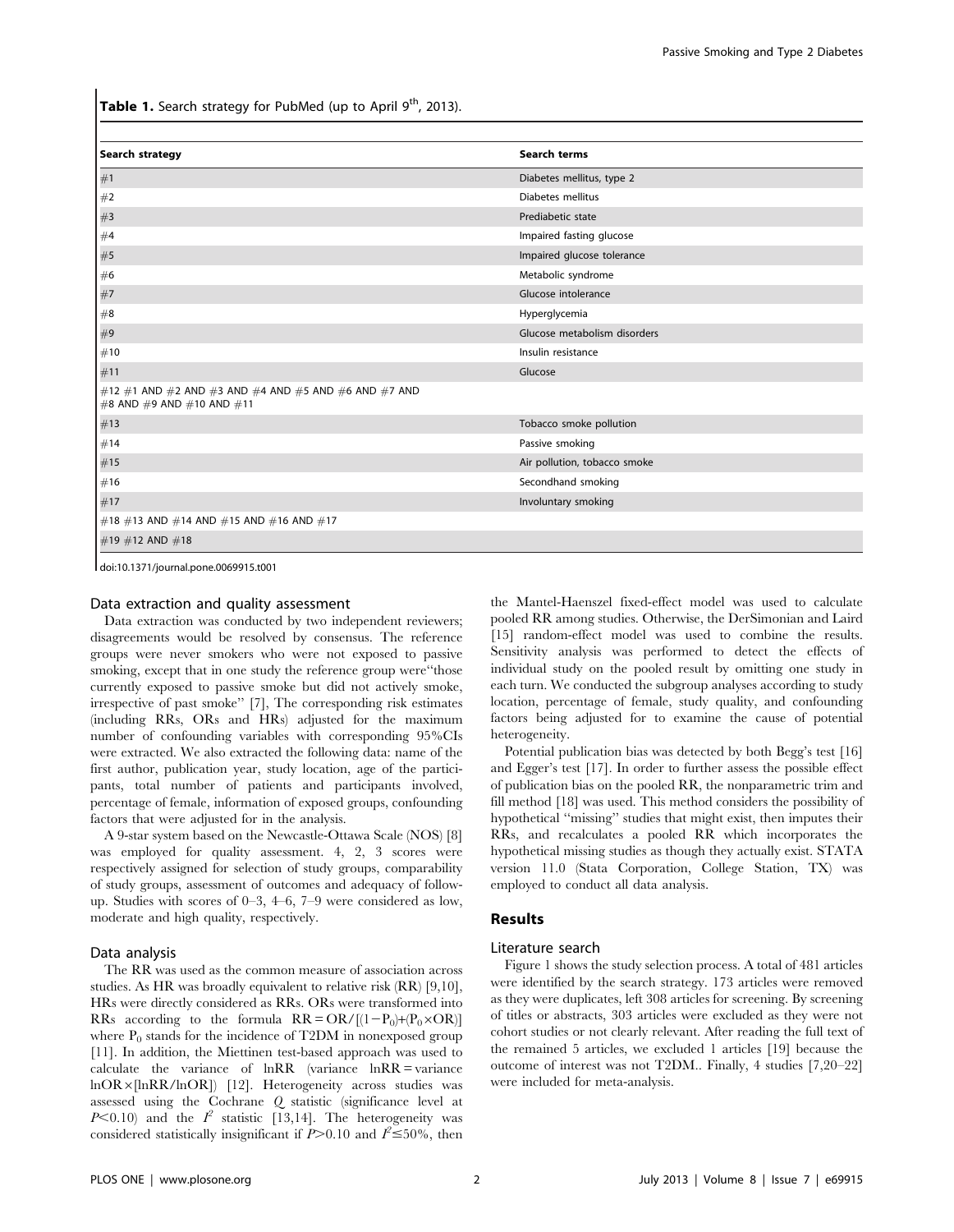

Figure 1. Flow chart of the selection of publications included in the meta-analysis.

doi:10.1371/journal.pone.0069915.g001

## Study characteristics

Table 2 summaries the main characteristics of the selected studies for analysis. The 4 studies were conducted in United States, Japan, Germany and South Korea, respectively. The population size per study ranged from 885 to 100,526, with a total of 112,351 participants involved. 3 studies consisted of males and females while 1 studies involved only females. Adjusted RRs (ORs/HRs) were reported in all studies. Adjustment for potential confounding factors differed across studies, and the main adjusted factors were age, sex, body mass index (BMI), alcohol drinking, family or parental history of diabetes, physical activity and hypertension. The maximum follow-up years were 4, 6, 7 and 24 years, respectively. Based on the quality assessment of NOS, 1 study was in high quality (scored 7) while the other 3 were in moderate quality (2 studies scored 6 and 1 study scored 5).

#### Main analysis

Figure 2 shows a forest plot presenting the association between passive smoking and type 2 diabetes risk. No statistically significant heterogeneity across studies was found (Pheterogeneity = 0.13,  $I^2 = 47.1\%$ ). Meta-analysis of the 4 included studies using fixedeffect model suggested an increased risk of T2DM in those who were exposed to passive smoke compared to those who were not (Overall RR = 1.28, 95% CI: 1.14–1.44).

## Subgroup and sensitivity analysis

Table 3 presents the results of subgroup analysis with both models according to study location, percentage of female, quality scores and adjustment for important confounding factors including BMI, family/parental history of diabetes and physical activity. For the results using fixed-model effect model, the associations between passive smoking and T2DM were similar to the overall result in subgroups. For the results by random-effect model, the pooled RRs were generally similar to the overall RR.

Sensitivity analysis was conducted by omitting one study each time and re-calculating the pooled results. The overall risk estimates did not vary materially with a range from 1.21(95% CI: 1.05–1.40) to 1.47(95% CI: 1.24–1.76), indicating that the pooled RR was not substantially influenced by any of the individual study.

#### Publication bias

Publication bias was not found in the included studies, as suggested by the Begg's and Egger's test  $(P=0.17)$  by Egger's test and  $P = 0.16$  by Begg's test). In addition, considering the limited number of included studies, we used the ''fill and trim'' method to assess the possible effects of potential publication bias on the pooled RR. Although The ''fill and trim'' method identified hypothetical 3 ''missing'' studies, the recalculated overall result with random-effect model continued to show a positive association between passive smoking and T2DM (RR = 1.27, 95% CI: 1.04– 1.55).

#### **Discussion**

To our knowledge, this is the first meta-analysis of prospective cohort studies on passive smoking and risk of T2DM. Result of the present analysis suggested that passive smoking was associated with a significantly increased risk of T2DM. Subgroup analysis, sensitivity analysis and publication bias test suggested the overall result of this analysis was robust.

A recent meta-analysis [23] based on 25 cohort studies found that active smoking was associated with a 44% increase in RR (RR = 1.44, 95%CI: 1.31–1.58) of T2DM. Nevertheless, in our analysis, passive smoking was associated with a 28% increase in RR of T2DM (RR = 1.28, 95%CI: 1.14–1.44), a smaller increase in RR than active smoking. Similar results were found in the study by Zhang L et al [22]. They found that active smoking can increase 39% ( $\leq$ 14 cigarettes per day, RR = 1.39, 95%CI: 1.17– 1.64) or 98% ( $\geq$ 25 cigarettes per day, RR = 1.98, 95%CI: 1.57– 2.36) risk of T2DM among nonsmokers, while passive smoking was only associated with  $10\%$  (occasionally exposure,  $RR = 1.10$ , 95%CI: 0.94–1.23) or 16% (regularly exposure, RR = 1.16, 95%CI: 1.00–1.35) increase in risk of T2DM for nonsmokers who were not exposed to passive smoking. Similar results were also reported in the studies on coronary heart disease and stroke [24,25]. These might be explained by the dilution of passive smoke by room air, which makes a non-smoker be exposed to less tobacco smoke than an active smoker [26].

Although passive smoking was associated with a smaller increase in RR of diabetes compared with active smoking, the burden of diabetes caused by the high prevalence of passive smoking in workplace and at home should not be neglected. One smoker might result in the exposure of passive smoke to several workmates or families, especially in those countries with insufficient antismoking legislation. In places where people are not allowed to smoke, the concentration of nicotine in the air is lower than in places where smoking is allowed [27]. This implies the importance of anti-smoking legislation to the reduction of T2DM risk by population level. Moreover, to achieve a significant reduction of T2DM in the burden to society, prohibitions on both passive and active smoking should be targeted.

Several mechanisms might be involved in the effect of passive smoking on diabetes. The environmental tobacco smoke consists of nearly 5,000 chemical compounds, including 43 known carcinogens, carbon monoxide, nicotine and other toxic ingredients [28]. Nicotine is an important ingredient in cigarette smoke that can cause insulin resistance by affecting insulin action [29]. Animal studies also suggested that prenatal or neonatal exposure to nicotine will lead to loss of pancreatic  $\beta$ -cells [30]. In addition, epidemiological studies have found that exposure to environmental tobacco smoke in the childhood was associated with increased risk of pancreatic cancer [31,32]; this suggests that tobacco smoke might have a chronic toxic effect to the pancreas. Third, like active smoking, passive smoking has been related to oxidative stress, systemic inflammation and endothelial dysfunction [33], which were strongly involved in insulin resistance and diabetes risk [22].

There are several potential limitations in this study that warrant consideration. First, the results of this analysis were based on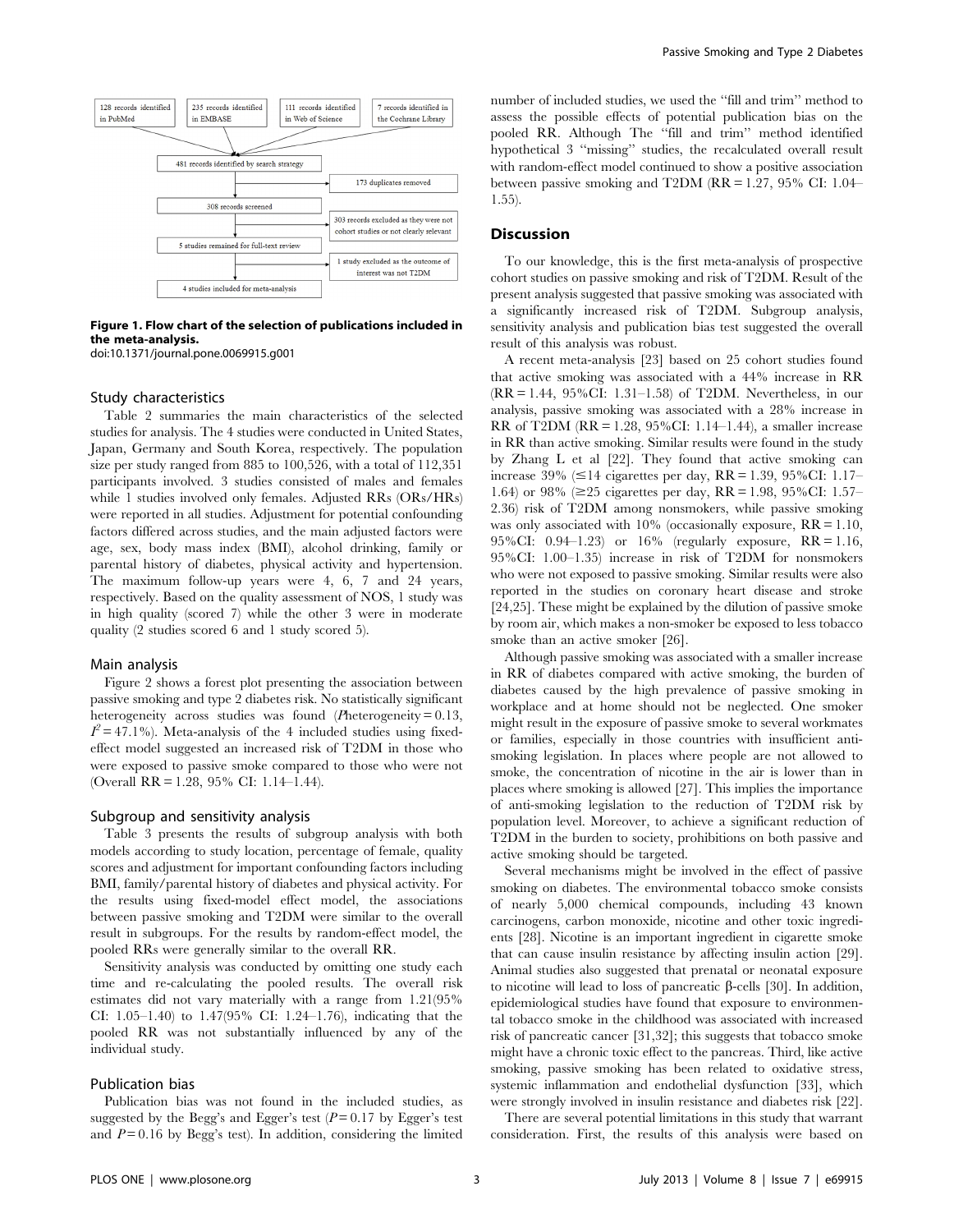| Study                            | No of diabetes<br>Sample size         | Age (%Female)  | Maximum<br>$\Omega$<br>follow-u<br>year | <b>Risk estimates</b><br>(95%Cl) | exposed groups<br>Define of                                                                                    | Outcome assessment                                                                                                                                                                | Adjusted confounding<br>factors                                                                                                                                                                                                                                                                          | Quality<br>score |
|----------------------------------|---------------------------------------|----------------|-----------------------------------------|----------------------------------|----------------------------------------------------------------------------------------------------------------|-----------------------------------------------------------------------------------------------------------------------------------------------------------------------------------|----------------------------------------------------------------------------------------------------------------------------------------------------------------------------------------------------------------------------------------------------------------------------------------------------------|------------------|
| 2008, Japan [7]<br>Hayashino Y,  | 229/6,498                             | $19 - 69(21)$  | 4                                       | 1.81(1.06, 3.19)<br>£            | exposed to passive<br>irrespective of past<br>smoke but did not<br>actively smoke,<br>Those currently<br>smoke | medication, or self-reported history<br>plasma glucose level ≤200 mg/dl,<br>or treatment with hypoglycemic<br>level ≥126 mg/dl,or random<br>Fasting blood glucose<br>of diabetes. | of diabetes, hypertension, health<br>promotion intervention, intake<br>vegetables, do not care about<br>activity, alcohol, family history<br>of sweetened beverage and<br>eating too much fat at all<br>Age, sex, BMI, physical                                                                          | S                |
| Bernd K, 2010,<br>Germany [21]   | 93/885                                | 55-74(44)      | $\overline{ }$                          | 2.40(0.996,5.90)<br>g            | exposed to passive<br>Never smokers<br>smoke                                                                   | medications, defined according to<br>of T2DM or use of anti-diabetic<br>Reported a physician diagnosis<br>1999 WHO criteria                                                       | log insulin, log adiponectin, HDL-<br>status, alcohol, physical activity,<br>pressure, hypertriglyceridemia,<br>Age, sex, parental history of<br>cholesterol, intake of meat,<br>waist circumference, blood<br>diabetes, socioeconomic<br>whole-grain bread and<br>sausage, salad, coffee,<br>vegetables | 9                |
| South Korea [20]<br>Ko KP, 2011, | 465/4,442                             | 40-69(84)      | $\circ$                                 | 1.41(1.16, 1.70)<br>£            | Never smokers<br>passive smoke<br>exposed to                                                                   | evel after 2-hour OGTT ≥ 200 mg/dl,<br>level ≥ 126 mg/dl, or serum glucose<br>or self-reported treatment with a<br>hypoglycemic medication.<br>Fasting serum glucose              | circumference, regular exercise,<br>cholesterol, HOMA-IR, baseline<br>hypertension history, total<br>Age, sex, residential area,<br>alcohol, education, waist<br>glucose tolerance status                                                                                                                | 9                |
| Zhang L, 2011,<br>USA [22]       | 5,392/100,526                         | $41 - 55(100)$ | $\overline{24}$                         | 1.16(1.00,1.35)<br>Æ             | regularly exposed<br>to passive smoke<br>Never smokers                                                         | Reported a physician diagnosis of<br>and ascertained by questionnaire<br>T2DM, or self-reported diabetes                                                                          | vitamin D, total trans fat, fiber<br>from cereal, caffeine, total fat<br>activity, husband's education,<br>energy, magnesium, calcium,<br>alcohol, family history of<br>diabetes, intake of total<br>Age, race, BMI, physical<br>and saturated fat                                                       |                  |
|                                  | doi:10.1371/journal.pone.0069915.t002 |                |                                         |                                  |                                                                                                                |                                                                                                                                                                                   |                                                                                                                                                                                                                                                                                                          |                  |

Table 2. Characteristics of studies included in the meta-analysis. Table 2. Characteristics of studies included in the meta-analysis.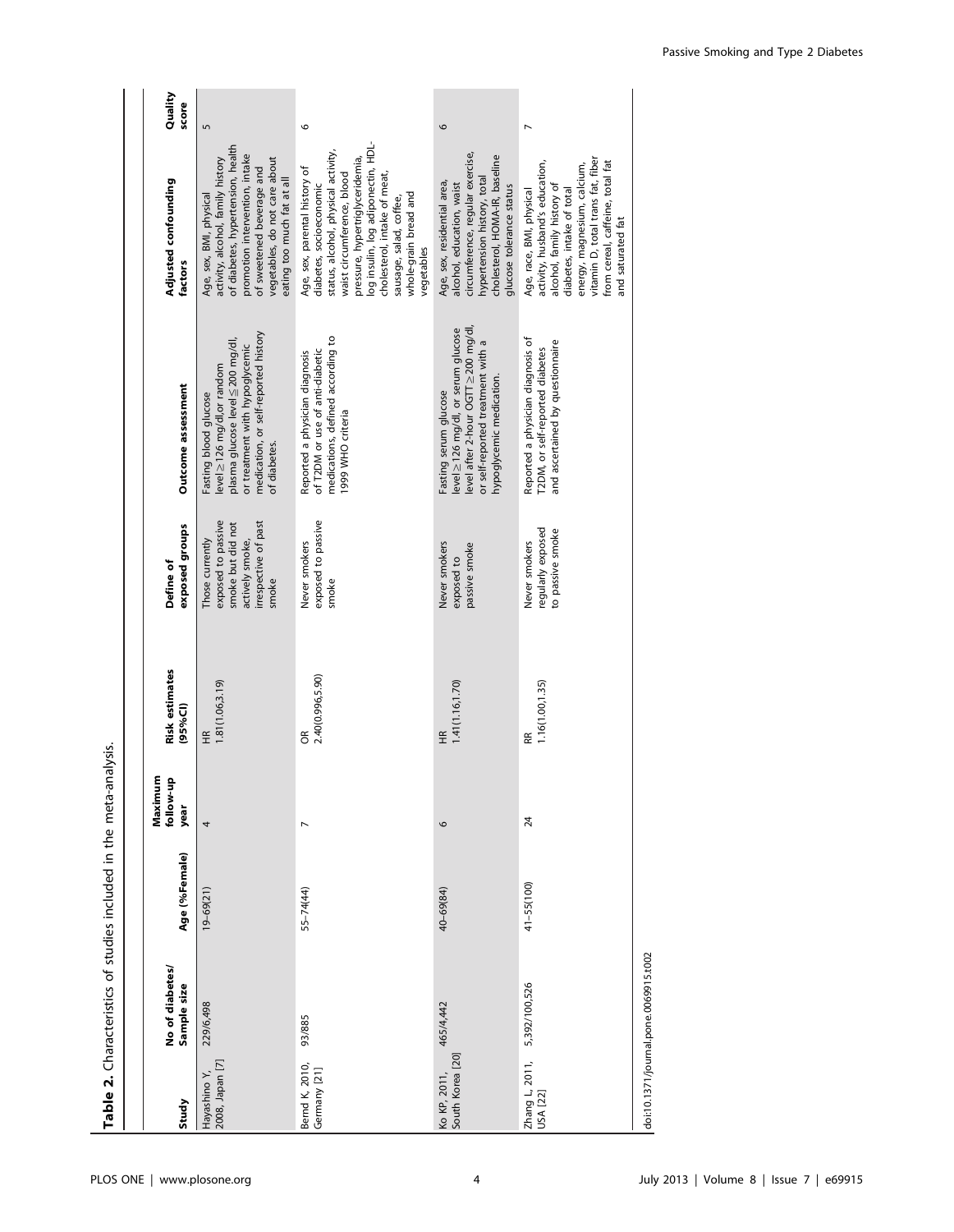



prospective cohort studies. However, observational studies cannot prove causality.

Second, although all the included studies controlled several known risk factors for T2DM, including age, sex, BMI, alcohol, and physical activity etc, residual or unmeasured confounding may still affect the observed association. Furthermore, there was heterogeneity between studies in regard to adjusting for confounding factors, which may lead to misleading overall results.

Third, as the exposure status of passive smoking was generally self-reported, there was a possibility that participants tend to narrow their exposure status; and this may lead to underestimate or exaggerate of the risk estimates if the lessened extent in two groups were different. However, Sasaki et al. in their study found that self-reported passive smoking might lead to underestimate the true exposure status and thus underestimate the strength of association between passive smoking and T2DM risk [34].

Fourth, although no publication bias was found by the Begg's and Egger's test, the power to detect bias of this two tests was low with small numbers of studies [16,17]. However, although the risk estimates were slightly reduced, the fill and trim analysis showed no significant change of the general result. Nevertheless, the possibility of publication bias cannot be fully excluded by this analysis.

Finally, our analysis failed to assess a dose-response relationship between passive smoking and T2DM, because there was only one included study that explored this relationship, although a dose-

Table 3. Summary of the results of the association between passive smoking and type 2 diabetes.

| Factor                                 | Level      | No. of<br>studies | %1 <sup>2</sup> (P value) | <b>RR(95%CI)</b>            |                            |
|----------------------------------------|------------|-------------------|---------------------------|-----------------------------|----------------------------|
|                                        |            |                   |                           | <b>Random effects model</b> | <b>Fixed effects model</b> |
| Total                                  |            | 4                 | 47.1(0.13)                | 1.36(1.11, 1.65)            | 1.28(1.14,1.44)            |
| Location                               | Asia       | $\overline{2}$    | 0.0(0.40)                 | 1.45(1.21, 1.73)            | 1.45(1.21, 1.73)           |
|                                        | USA/Europe | 2                 | 51.4(0.15)                | 1.38(0.79,2.39)             | 1.18(1.02,1.37)            |
| %Female                                | >50        | $\overline{2}$    | 59.7(0.12)                | 1.27(1.05, 1.53)            | 1.25(1.11, 1.41)           |
|                                        | $\leq 50$  | 2                 | 0.0(0.72)                 | 1.91(1.20,3.04)             | 1.91(1.20,3.04)            |
| Study quality                          | High       |                   | 0.0(0.00)                 | 1.16(1.00, 1.35)            | 1.16(1.00, 1.35)           |
|                                        | Moderate   | 3                 | 0.0(0.46)                 | 1.47(1.24, 1.76)            | 1.47(1.24,1.76)            |
| Adjustment for confounding             |            |                   |                           |                             |                            |
| <b>BMI</b>                             | Yes        | 3                 | 52.4(0.12)                | 1.45(0.98, 2.15)            | 1.22(1.05,1.40)            |
|                                        | <b>No</b>  |                   | 0.0(0.00)                 | 1.41(1.16, 1.71)            | 1.41(1.16, 1.71)           |
| Family/parental history of<br>diabetes | Yes        | 3                 | 52.4(0.12)                | 1.45(0.98, 2.15)            | 1.22(1.05,1.40)            |
|                                        | <b>No</b>  |                   | 0.0(0.00)                 | 1.41(1.16, 1.71)            | 1.41(1.16, 1.71)           |
| Physical activity                      | Yes        | 2                 | 57.1(0.13)                | 1.33(0.89,2.00)             | 1.20(1.03,1.38)            |
|                                        | <b>No</b>  | 2                 | 0.0(0.33)                 | 1.44(1.20, 1.74)            | 1.44(1.20,1.74)            |

doi:10.1371/journal.pone.0069915.t003